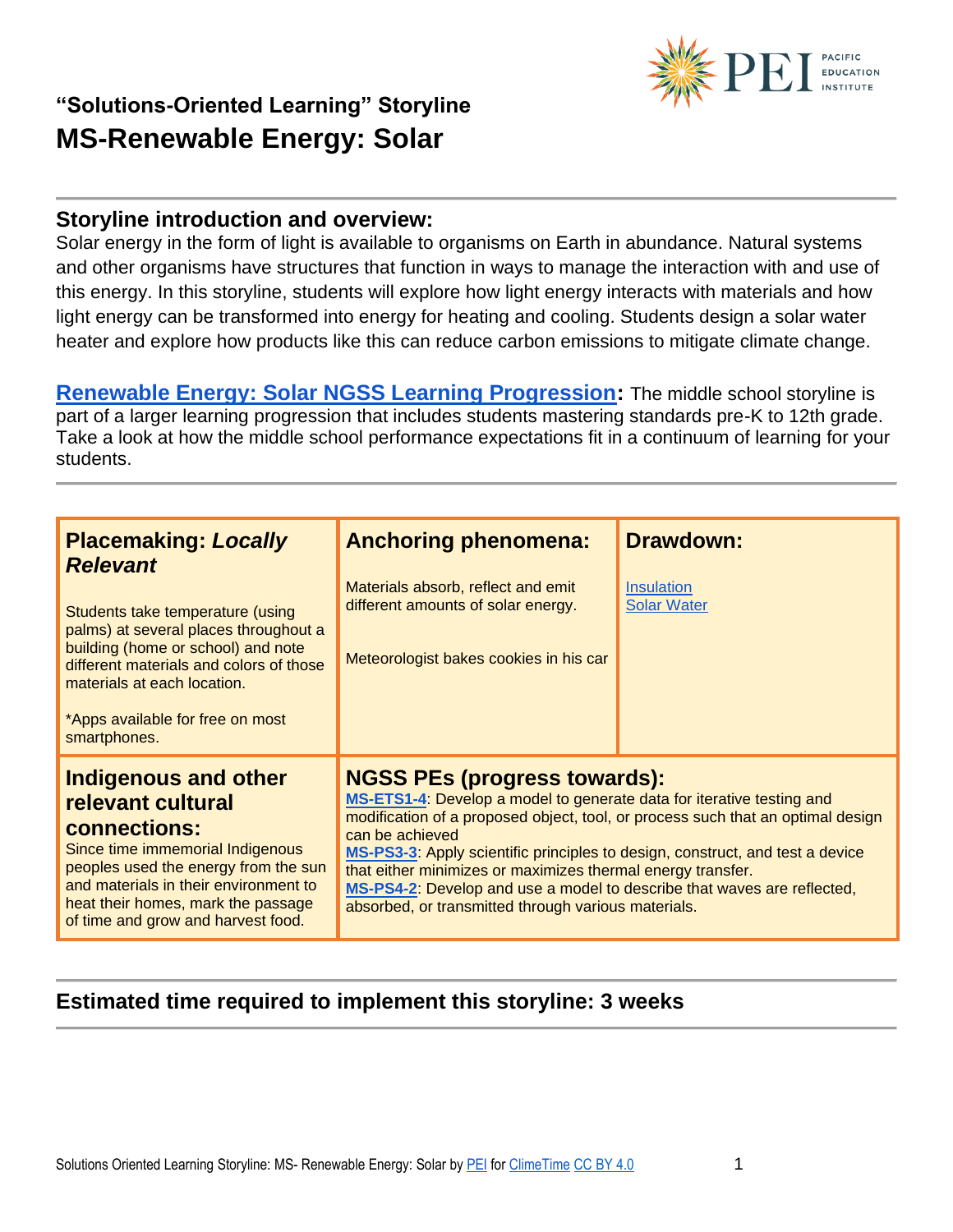

### **NGSS PEs:**

**MS-ETS1-4:** Develop a model to generate data for iterative testing and modification of a proposed object, tool, or process such that an optimal design can be achieved

**MS-PS3-3:** Apply scientific principles to design, construct, and test a device that either minimizes or maximizes thermal energy transfer.

**MS-PS4-2:** Develop and use a model to describe that waves are reflected, absorbed, or transmitted through various materials.

| <b>Science &amp; Engineering Practice (SEP)</b>                                                                                                                                                                                                                                                                                                                                                                                                                                                                                                                                                                                                                                                                                                                              | Disciplinary Core Idea (DCI)                                                                                                                                                                                                                                                                                                                                                                                                                                                                                                                                                                                                                                                                                                                                                                                                                                                                                                                                                                                                                                                                                                                                                                                                                                                                                                                                                                                                                                                                                                                                                                                                                                                                                                                                                                                                                                                                                                                                                                                                      | <b>Cross Cutting Concept (CCC)</b>                                                                                                                                                                                                                                                                                                      |
|------------------------------------------------------------------------------------------------------------------------------------------------------------------------------------------------------------------------------------------------------------------------------------------------------------------------------------------------------------------------------------------------------------------------------------------------------------------------------------------------------------------------------------------------------------------------------------------------------------------------------------------------------------------------------------------------------------------------------------------------------------------------------|-----------------------------------------------------------------------------------------------------------------------------------------------------------------------------------------------------------------------------------------------------------------------------------------------------------------------------------------------------------------------------------------------------------------------------------------------------------------------------------------------------------------------------------------------------------------------------------------------------------------------------------------------------------------------------------------------------------------------------------------------------------------------------------------------------------------------------------------------------------------------------------------------------------------------------------------------------------------------------------------------------------------------------------------------------------------------------------------------------------------------------------------------------------------------------------------------------------------------------------------------------------------------------------------------------------------------------------------------------------------------------------------------------------------------------------------------------------------------------------------------------------------------------------------------------------------------------------------------------------------------------------------------------------------------------------------------------------------------------------------------------------------------------------------------------------------------------------------------------------------------------------------------------------------------------------------------------------------------------------------------------------------------------------|-----------------------------------------------------------------------------------------------------------------------------------------------------------------------------------------------------------------------------------------------------------------------------------------------------------------------------------------|
| <b>Developing and Using Models</b><br>Modeling in 6-8 builds on K-5 and progresses to<br>developing, using, and revising models to<br>describe, test, and predict more abstract<br>phenomena and design systems.<br>Develop and use a model to describe<br>phenomena.<br><b>Constructing Explanations and Designing</b><br><b>Solutions</b><br>Constructing explanations and designing solutions<br>in 6-8 builds on K-5 experiences and progresses<br>to include constructing explanations and designing<br>solutions supported by multiple sources of<br>evidence consistent with scientific ideas,<br>principles, and theories.<br>Apply scientific ideas or principles to design,<br>$\bullet$<br>construct, and test a design of an object,<br>tool, process or system. | <b>PS3.A: Definitions of Energy</b><br>Temperature is a measure of the average<br>$\bullet$<br>kinetic energy of particles of matter. The<br>relationship between the temperature and the<br>total energy of a system depends on the types,<br>states, and amounts of matter present.<br>PS3.B: Conservation of Energy and Energy<br><b>Transfer</b><br>Energy is spontaneously transferred out of<br>hotter regions or objects and into colder ones.<br><b>PS4.A: Wave Properties</b><br>• A sound wave needs a medium through which<br>it is transmitted.<br><b>PS4.B: Electromagnetic Radiation</b><br>When light shines on an object, it is reflected,<br>absorbed, or transmitted through the object,<br>depending on the object's material and the<br>frequency (color) of the light.<br>The path that light travels can be traced as<br>straight lines, except at surfaces between<br>different transparent materials (e.g., air and<br>water, air and glass) where the light path<br>bends.<br>A wave model of light is useful for explaining<br>brightness, color, and the frequency-<br>dependent bending of light at a surface<br>between media.<br>However, because light can travel through<br>space, it cannot be a matter wave, like sound<br>or water waves.<br><b>ETS1.A: Defining and Delimiting an Engineering</b><br>Problem<br>The more precisely a design task's criteria and<br>$\bullet$<br>constraints can be defined, the more likely it is<br>that the designed solution will be successful.<br>Specification of constraints includes<br>consideration of scientific principles and other<br>relevant knowledge that is likely to limit<br>possible solutions. (secondary)<br><b>ETS1.B: Developing Possible Solutions</b><br>• A solution needs to be tested, and then<br>modified on the basis of the test results in<br>order to improve it. There are systematic<br>processes for evaluating solutions with respect<br>to how well they meet criteria and constraints<br>of a problem. (secondary) | <b>Structure and Function</b><br>Structures can be designed to serve particular<br>functions by taking into account properties of<br>different materials, and how materials can be<br>shaped and used.<br><b>Energy and Matter</b><br>The transfer of energy can be tracked as<br>energy flows through a designed or natural<br>system. |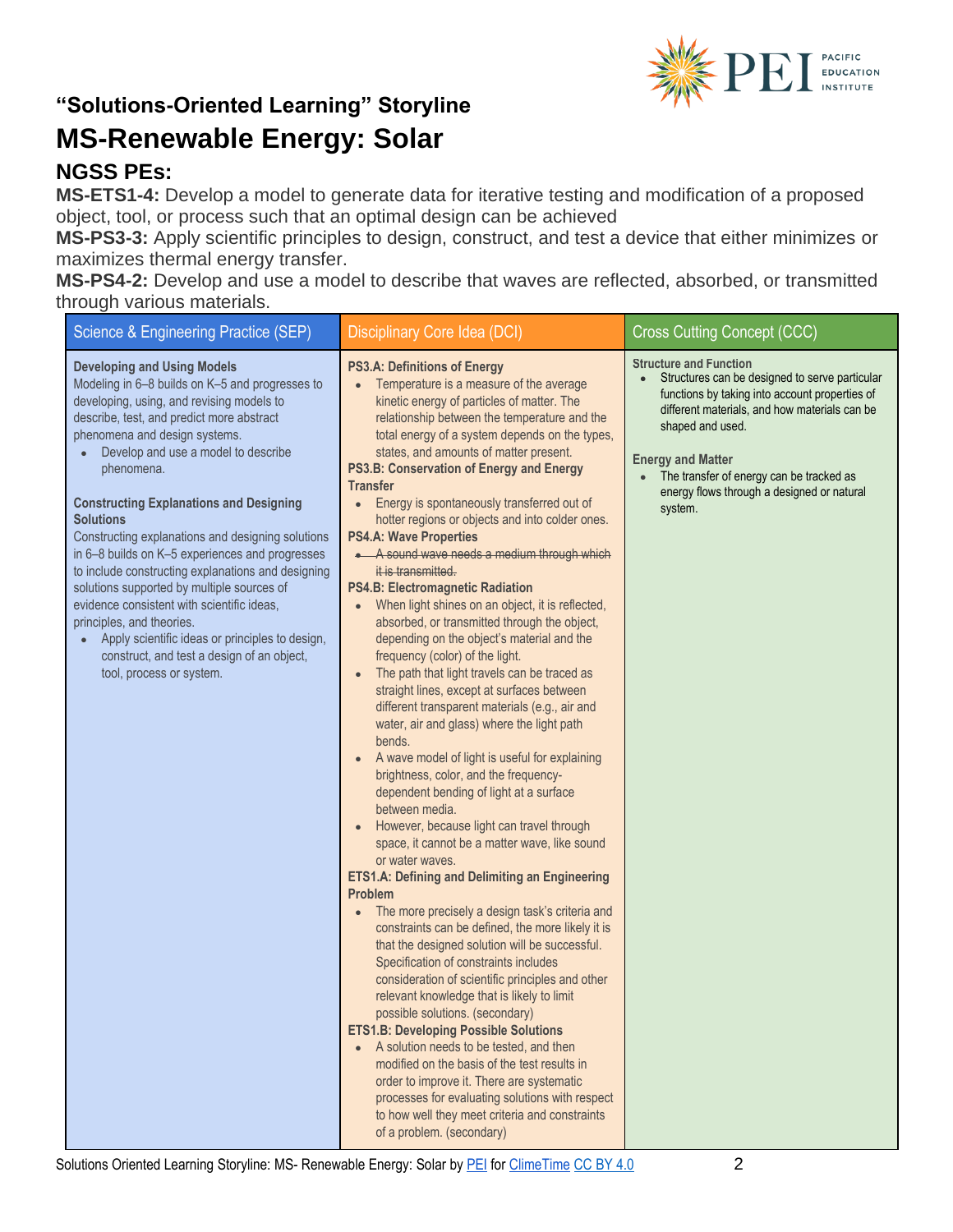

|  | Models of all kinds are important for testing<br>solutions.<br><b>ETS1.C: Optimizing the Design Solution</b><br>The iterative process of testing the most<br>$\bullet$<br>promising solutions and modifying what is<br>proposed on the basis of the test results leads<br>to greater refinement and ultimately to an |  |
|--|----------------------------------------------------------------------------------------------------------------------------------------------------------------------------------------------------------------------------------------------------------------------------------------------------------------------|--|
|  | optimal solution.                                                                                                                                                                                                                                                                                                    |  |

### **Materials:**

| <b>Learning Session   Materials</b> |                                                                                                                                   |
|-------------------------------------|-----------------------------------------------------------------------------------------------------------------------------------|
|                                     | The story "How Raven Stole the Sun"                                                                                               |
|                                     | A class set of light sources such as flashlights, lasers, etc. and various materials of different<br>transparencies (Gummy Bears) |
| ა                                   | Glass of liquid with ice cubes                                                                                                    |
| 6                                   | Refer to lists in Keep it Hot and Feel the Heat                                                                                   |

### **Learning Sessions**

| 1. | <b>Grounding Native Ways of Knowing</b>                                                                                                                                                                                                                                                                                                                                                                    | <b>Estimated time:</b><br>30 minutes |
|----|------------------------------------------------------------------------------------------------------------------------------------------------------------------------------------------------------------------------------------------------------------------------------------------------------------------------------------------------------------------------------------------------------------|--------------------------------------|
|    | To connect to native ways of knowing consider exploring the following ideas in connection with<br>your local tribal nation:<br>• Sun as part of life<br>• Sun in relation to dwelling design<br>Sun used to produce and preserve food<br>$\bullet$<br>Sun as an indicator of time<br>• Gift of the Sun's energy in abundance                                                                               |                                      |
|    | Read aloud or find the story "How Raven Stole the Sun" online. This story carries many<br>messages, including touching on social justice issues - the sun has always been freely<br>available for all people, providing benefits in a myriad of ways.                                                                                                                                                      |                                      |
|    | In addition to stories of the past, research and connect with tribal nations close to your<br>community and the actions they are taking to mitigate and adapt to a changing climate,<br>specifically in the context of solar energy. To access information on how to reach out and build<br>relationships with local tribes, visit the OSPI Office of Native Education: Partnering with Tribes<br>webpage. |                                      |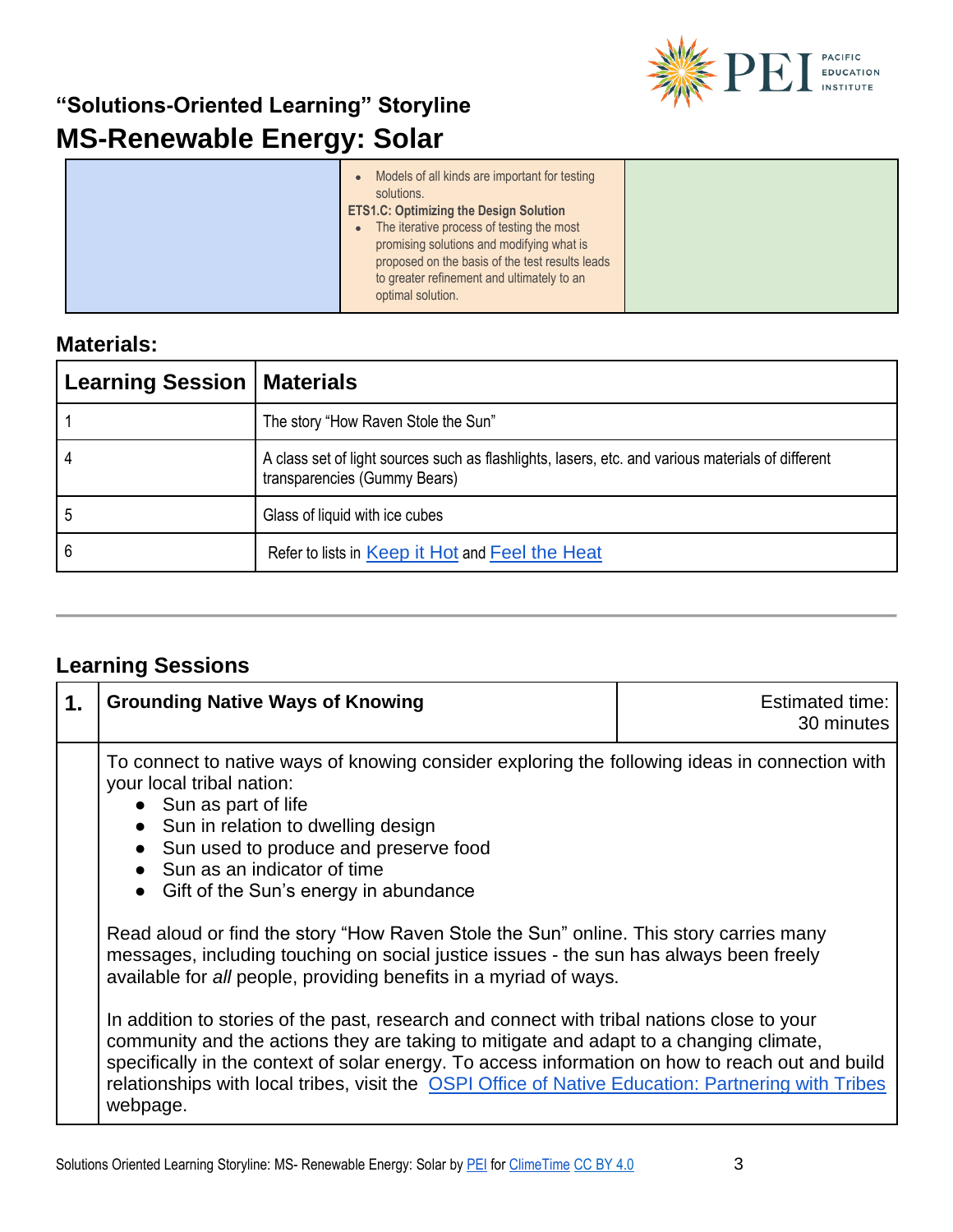

| 2. | Examine phenomenon: Materials absorb, reflect and<br>emit different amounts of solar energy.                                                                                                                                                                                                                                                                                                                                                                                                                                                                                                                                                                                                                                   | <b>Estimated time:</b><br>50 minutes for video/modeling<br>investigation<br>50-minute session for<br>investigation |
|----|--------------------------------------------------------------------------------------------------------------------------------------------------------------------------------------------------------------------------------------------------------------------------------------------------------------------------------------------------------------------------------------------------------------------------------------------------------------------------------------------------------------------------------------------------------------------------------------------------------------------------------------------------------------------------------------------------------------------------------|--------------------------------------------------------------------------------------------------------------------|
|    | 1. Students watch Heatwave! Meteorologist Bakes Cookies in His Car. Students record<br>their thoughts and reactions in t-chart (noticing/wonderings).                                                                                                                                                                                                                                                                                                                                                                                                                                                                                                                                                                          |                                                                                                                    |
|    | 2. Temperature Investigation (Sense Making) Initial Question: If you were to go outside<br>and touch items, what can you expect about how they will feel, compared to your body<br>temperature?<br>a. Students design a data table that includes the object name/type of object,<br>material, color, in sunlight or shade, level of transparency, texture, how warm it<br>feels (rate on a scale cold to hot, body temperature would be the mean). Scale<br>suggestion: 1-5, (1) cold, (2) cool, (3) body temp, (4) warm, (5) hot.<br>b. Students use their palm to test the relative temperature of different materials<br>(biotic/abiotic), in and out of the sun. Students record specific observations in a<br>data table. |                                                                                                                    |
|    | Teacher Note: Make sure to have students touch a carteacher probing question regarding<br>the inside of the car, connection to greenhouse effect (transforming light energy into heat<br>trapped in the car). Transparency (windows of the car).                                                                                                                                                                                                                                                                                                                                                                                                                                                                               |                                                                                                                    |

| 3. | <b>Pre-Assessment:</b>                                                                    | Estimated time<br>20 minutes |
|----|-------------------------------------------------------------------------------------------|------------------------------|
|    | MS-Renewable Energy: Solar Pre-Assessment<br>MS-Renewable Energy: Solar Assessment Rubric |                              |

| Guiding question: In what ways can we use the light<br>energy from the sun?                                                                                                                                                                                                                                                                                                                                                                                                                                                                                                            | Estimated time:<br>Two 50-minute sessions |
|----------------------------------------------------------------------------------------------------------------------------------------------------------------------------------------------------------------------------------------------------------------------------------------------------------------------------------------------------------------------------------------------------------------------------------------------------------------------------------------------------------------------------------------------------------------------------------------|-------------------------------------------|
| 1. Students watch <b>PBSlearningmedia.org:</b> The Electromagnetic Spectrum and<br>PBSlearningmedia.org: Infrared: More Than Your Eyes Can See. Students are<br>presented with the question: "What devices use the light energy directly to do work?"<br>Students will discover that ALL light energy is converted to another form of energy<br>(thermal) for it to do work. Asking the question will clarify the students initial thinking<br>about light energy and how it is used to do work. Once students discuss this question, it<br>is left to revisit at the end of the unit. |                                           |
| 2. Students watch Light absorption, Reflection, and Transmission. The demonstration in                                                                                                                                                                                                                                                                                                                                                                                                                                                                                                 |                                           |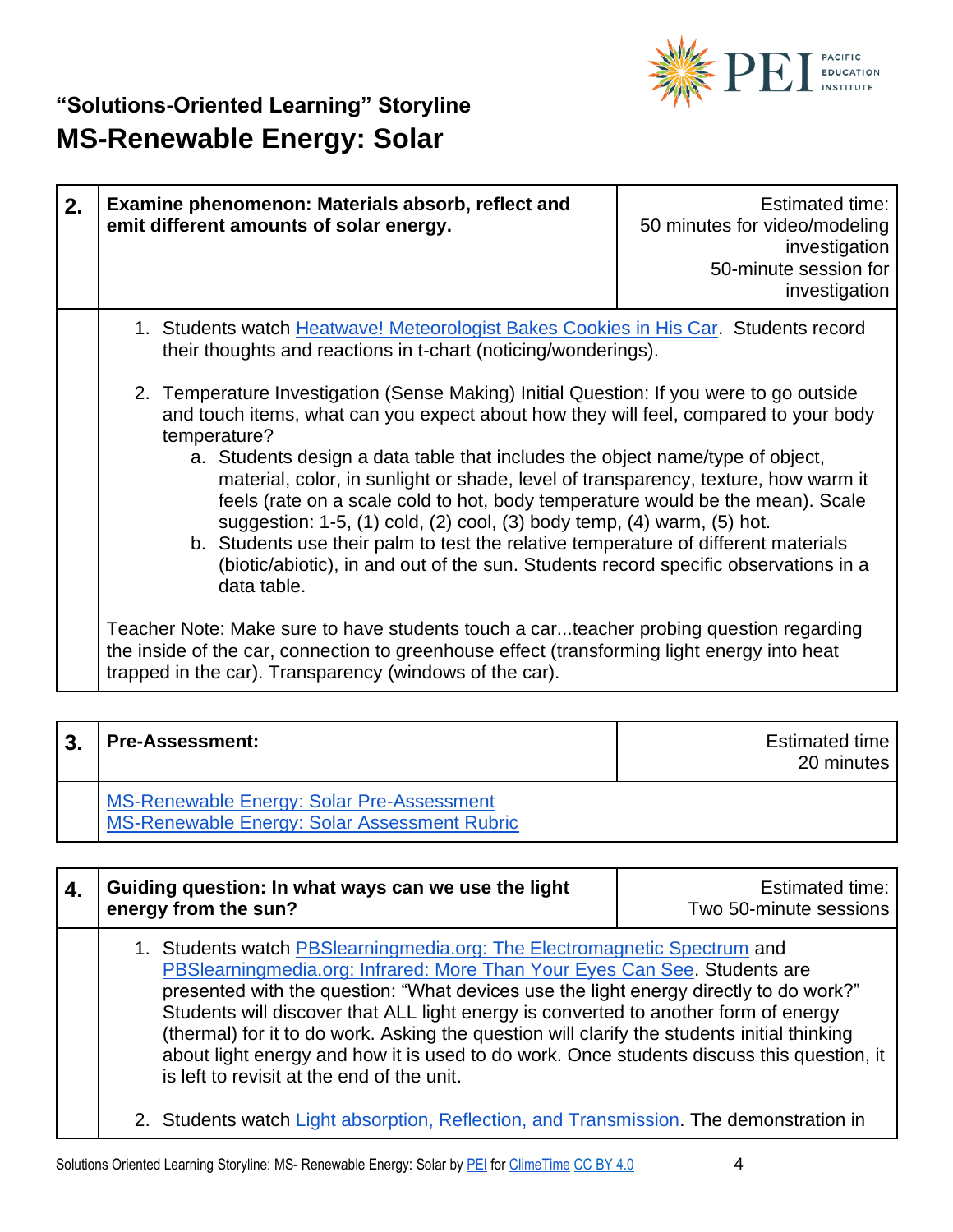

the video with a laser and Gummy Bears is an easy demonstration to perform in class. Students practice the terms above using any light source available and materials of various transparencies.

- 3. The Sun's energy is free to all organisms on Earth, and they use it in different ways (Native Ways of Knowing). Students research how different animals use light absorption, reflection, and transmission. In their research, students will discover that light is used by animals to see and to heat. Students choose one animal and prepare a short presentation to share with the class on how their chosen animal uses the light energy from the sun. Students use the terms "reflection, absorption, and transmission" in their presentations.
- 4. Students revise their initial model (the pre-assessment).

| 5. | Guiding question: What is heat? How is it transferred?                                                                                                                                                                                                                                                                                                                                                                                                                                                | <b>Estimated time:</b><br>50 minutes |
|----|-------------------------------------------------------------------------------------------------------------------------------------------------------------------------------------------------------------------------------------------------------------------------------------------------------------------------------------------------------------------------------------------------------------------------------------------------------------------------------------------------------|--------------------------------------|
|    | 1. When light is absorbed, it is usually converted to thermal energy. Students revisit their<br>data from the Temperature Activity (their sense making activity) of the anchoring<br>phenomena to confirm that some materials were absorbing more light energy than<br>others and the evidence was the difference in temperature.                                                                                                                                                                     |                                      |
|    | 2. Heat is the transfer of thermal energy between two objects of different temperatures.<br>Based on Page Keeley's Uncovering Student Ideas/ "Ice cold Lemonade"), students<br>observe a glass of lemonade with ice cubes. Students respond to the question: "Why<br>are the ice cubes melting?" using the CER (claim, evidence, and reasoning) format.<br>This probe will address the misconception that "cold goes out to heat air rather than<br>heat from air goes into the ice to melt the ice". |                                      |
|    | 3. Students apply their knowledge of heat transfer to revise their initial model (the pre-<br>assessment).                                                                                                                                                                                                                                                                                                                                                                                            |                                      |

| 6. | Guiding question: What materials minimize/maximize<br>heat transfer?                                                                                                                                                                                                                                         | <b>Estimated time:</b><br>Four 50-minute sessions |
|----|--------------------------------------------------------------------------------------------------------------------------------------------------------------------------------------------------------------------------------------------------------------------------------------------------------------|---------------------------------------------------|
|    | 1. In the activity Keep it Hot, students work to minimize heat transfer in order to keep the<br>water hot in their container.                                                                                                                                                                                |                                                   |
|    | 2. In the activity Feel the Heat, students will observe how light energy is absorbed and<br>transformed into thermal energy. This lab will be revisited in a later learning session.<br>Students will only build and evaluate their model. Later, they will work to maximize heat<br>transfer to heat water. |                                                   |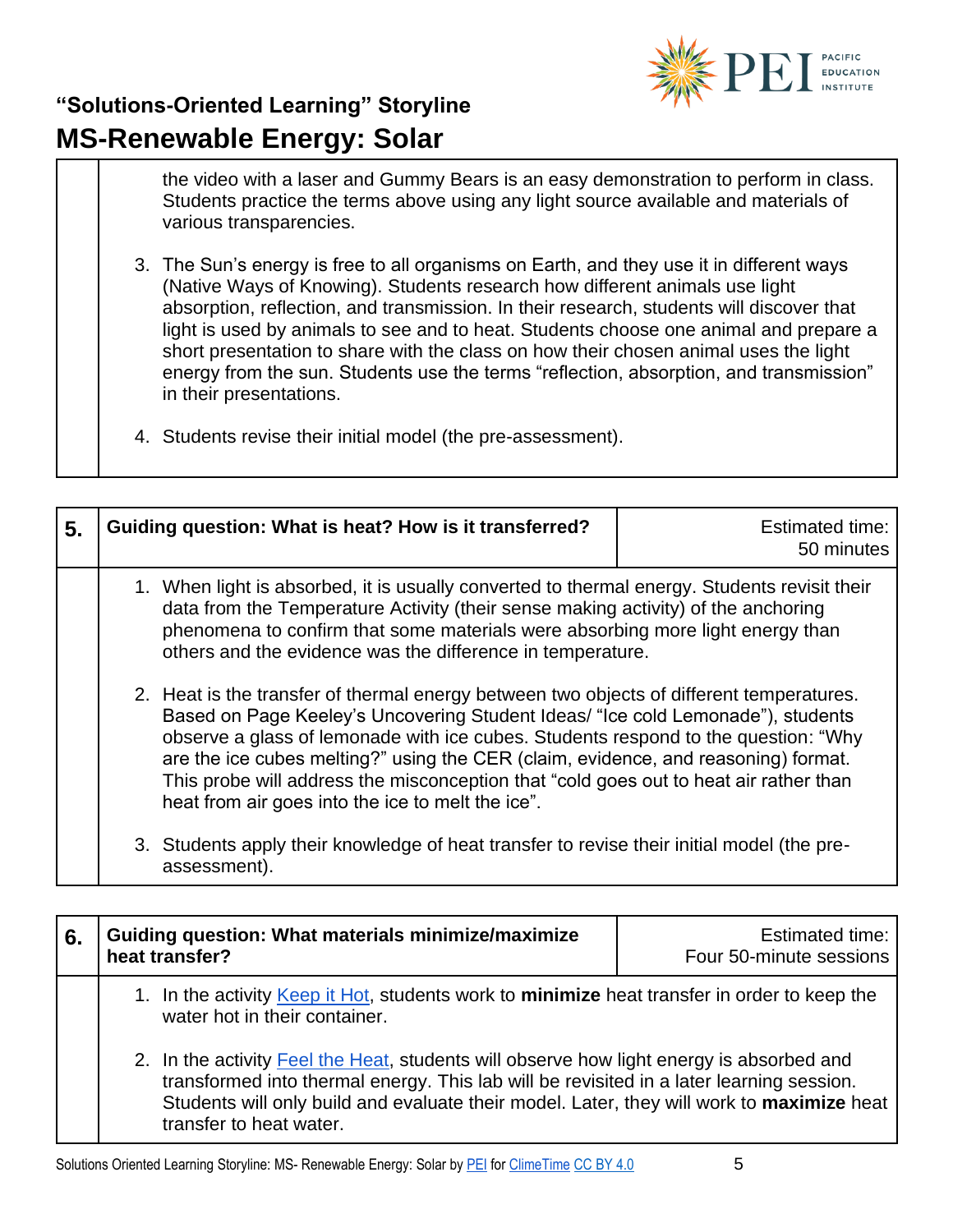

- 3. Students revisit the Temperature Activity again to make a claim that one of the materials they tested is better than another in terms of either maximizing or minimizing heat transfer. Students identify materials that are insulators, list the modes of heat transfer, describe the effect of insulation thickness on heat transfer to support their claim.
- 4. Native Ways of Knowing: The Sun's energy is not consistent over the Earth, so organisms have adapted to make use of it in different ways. Indigenous people from the Arctic to the Equator have designed homes to keep themselves warm and cool, depending on the amount of sunlight. Students research one of these home designs and prepare a short presentation to the class explaining how heat transfer was managed.

| Guiding question: Using solar energy as a source of<br>power, how can we design a more efficient water heater?                                                                                                                                                                                | <b>Estimated Time:</b><br>Two to Three 50-minute<br>periods |
|-----------------------------------------------------------------------------------------------------------------------------------------------------------------------------------------------------------------------------------------------------------------------------------------------|-------------------------------------------------------------|
| 1. Students will revisit their model built in the investigation Feel the Heat. Their goal is to<br>test and refine the components of the model in order to maximize the efficiency of the<br>heater. Students now use the Challenge sheet to record their measurements and design<br>changes. |                                                             |

| 8. | Guiding question: How can we use solar energy to<br>decrease the emission of greenhouse gases into the<br>atmosphere?                                                                                                                                                                                                                                                                                                                                                                                                                                                                                                                                                                                                                                                                                                                                                                   | Estimated time:<br>Four 50-minute periods |
|----|-----------------------------------------------------------------------------------------------------------------------------------------------------------------------------------------------------------------------------------------------------------------------------------------------------------------------------------------------------------------------------------------------------------------------------------------------------------------------------------------------------------------------------------------------------------------------------------------------------------------------------------------------------------------------------------------------------------------------------------------------------------------------------------------------------------------------------------------------------------------------------------------|-------------------------------------------|
|    | 1. Students watch Climate Science in a Nutshell #4: Too Much Carbon Dioxide followed<br>by Climate Science in a Nutshell #5: Where Does Carbon Dioxide. Students diagram<br>how:<br>the light waves from the sun are absorbed by the surface of Earth and<br>a.<br>transformed into thermal energy<br>b. the thermal energy is reflected by the atmosphere back to Earth<br>c. increasing the amount of carbon dioxide increases the amount of thermal energy<br>reflected to Earth thus increasing the temperature of the planet<br>2. Students respond to the question: "How does baking cookies in a car relate to how our<br>atmosphere insulates the Earth?" Students use a Venn DIAGRAM (Earth and Car!) to<br>show their understanding OR students create an analogous model/diagram.<br>3. Referencing their experience with the solar water heater, students research how much |                                           |